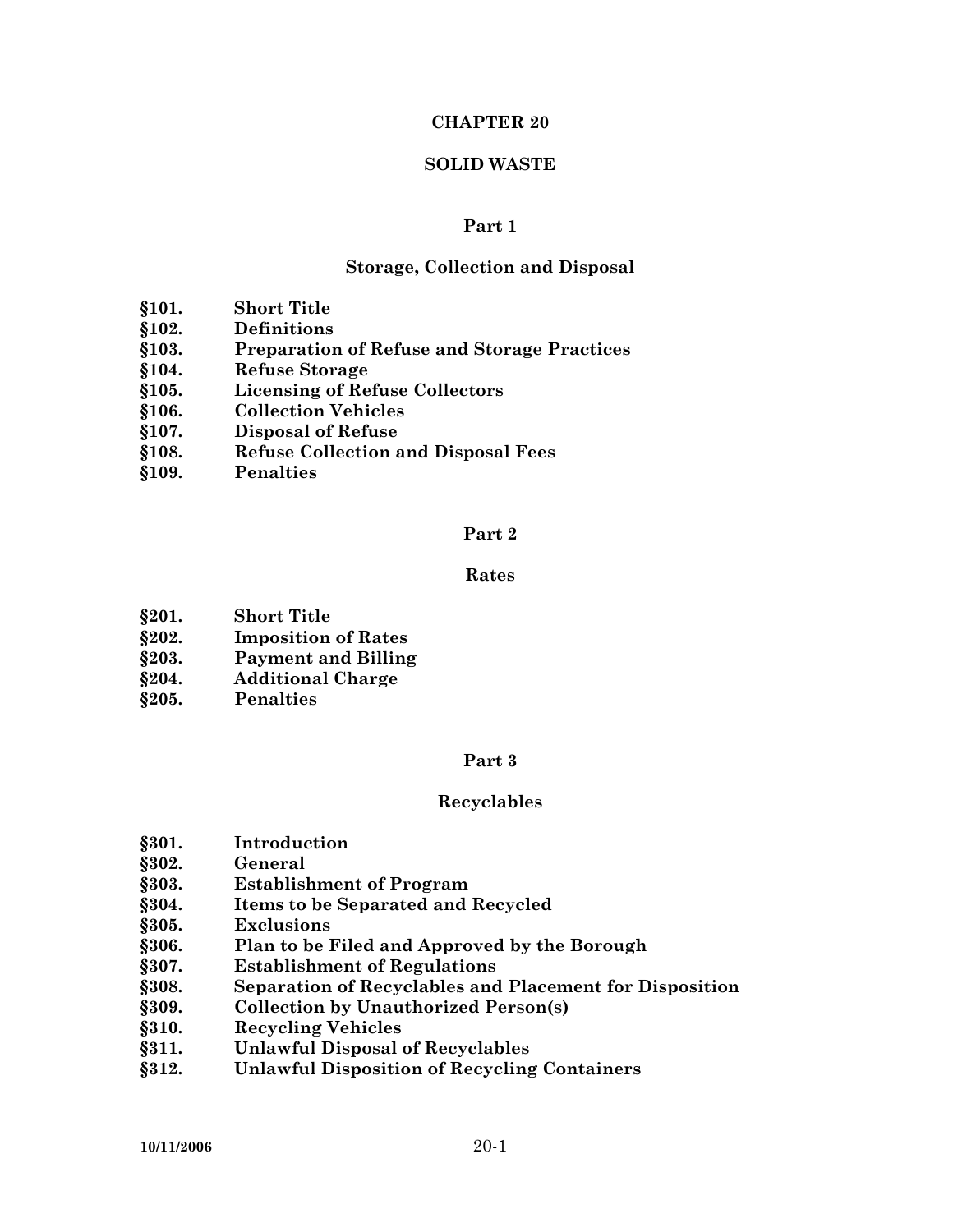- **§313. Penalties and Remedies**
- **§314. Amendments**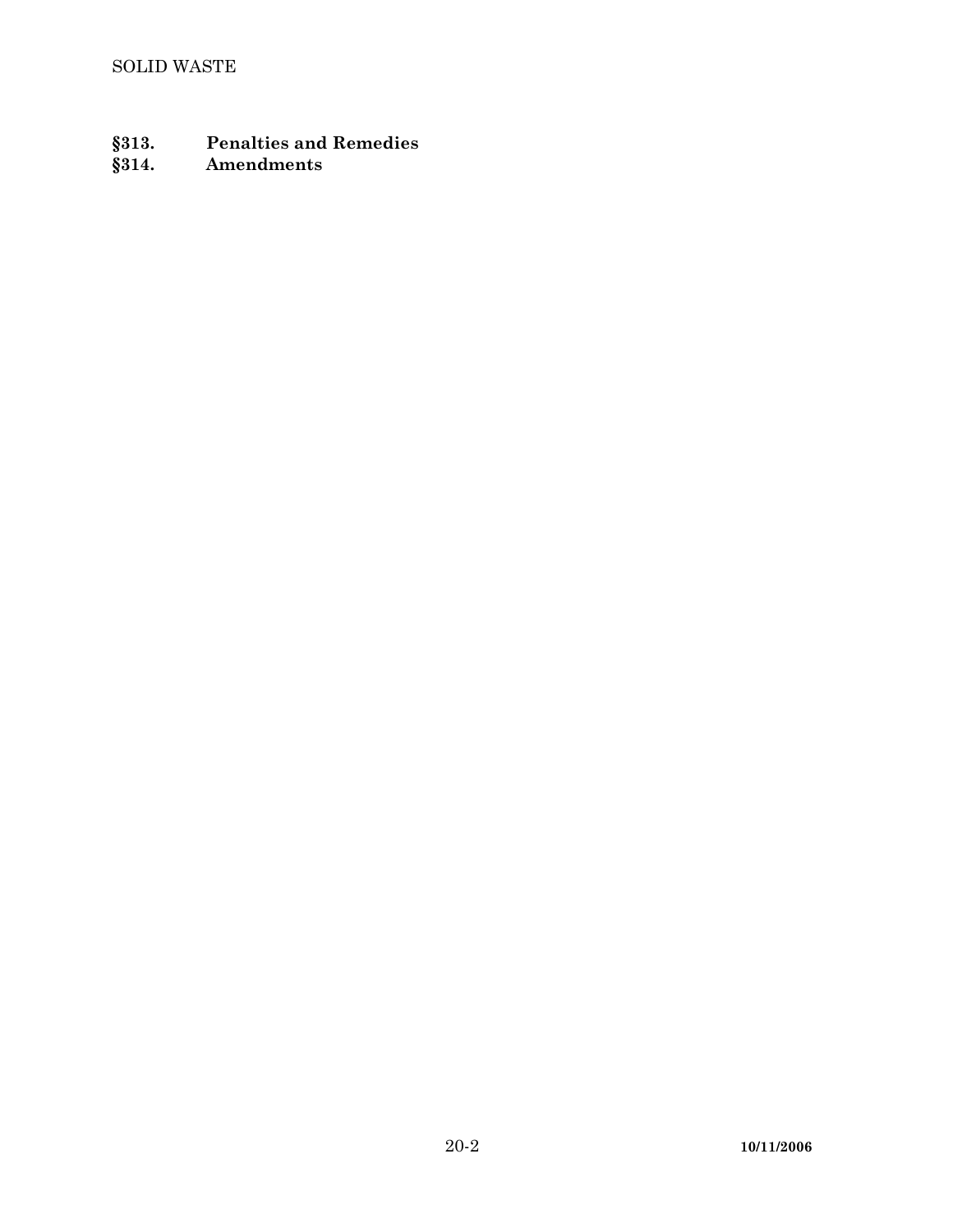## **Part 1**

## **Storage, Collection and Disposal**

## **§101. Short Title.**

This Part 1 shall be known as "The Refuse Ordinance." (Ord. 326, 7/12/1972, §1)

### **§102. Definitions.**

 ASHES — the residue resulting from the burning of wood, coal, coke or other combustible material.

 BULKY RUBBISH — discarded furniture, large household appliances such as refrigerators, washing machines, bathtubs, sinks, commodes.

DISPOSAL — the storage, collection, disposal, or handling of refuse.

 GARBAGE — all animal and vegetable wastes resulting from the handling, preparation, cooking, or consumption of foods.

PERSON — any natural person, association, partnership, firm or corporation.

 REFUSE — all solid wastes except body wastes and shall include garbage, ashes, and rubbish.

 RUBBISH — glass, metal, paper, plant growth, wood, or non-putrescible solid wastes.

For purposes of this Part 1 the singular shall include the plural, and the masculine shall include the feminine and the neuter.

(Ord. 326, 7/12/1972, §2)

## **§103. Preparation of Refuse and Storage Practices.**

- 1. Garbage. Shall be drained and stored in durable rust-resisting, nonabsorbent, watertight, easily washable containers, equipped with handles and tight-fitting covers.
- 2. Ashes. Shall be stored in fire-resistant containers equipped with handles and tight-fitting covers. Ashes containing hot embers shall not be collected until they have been adequately quenched.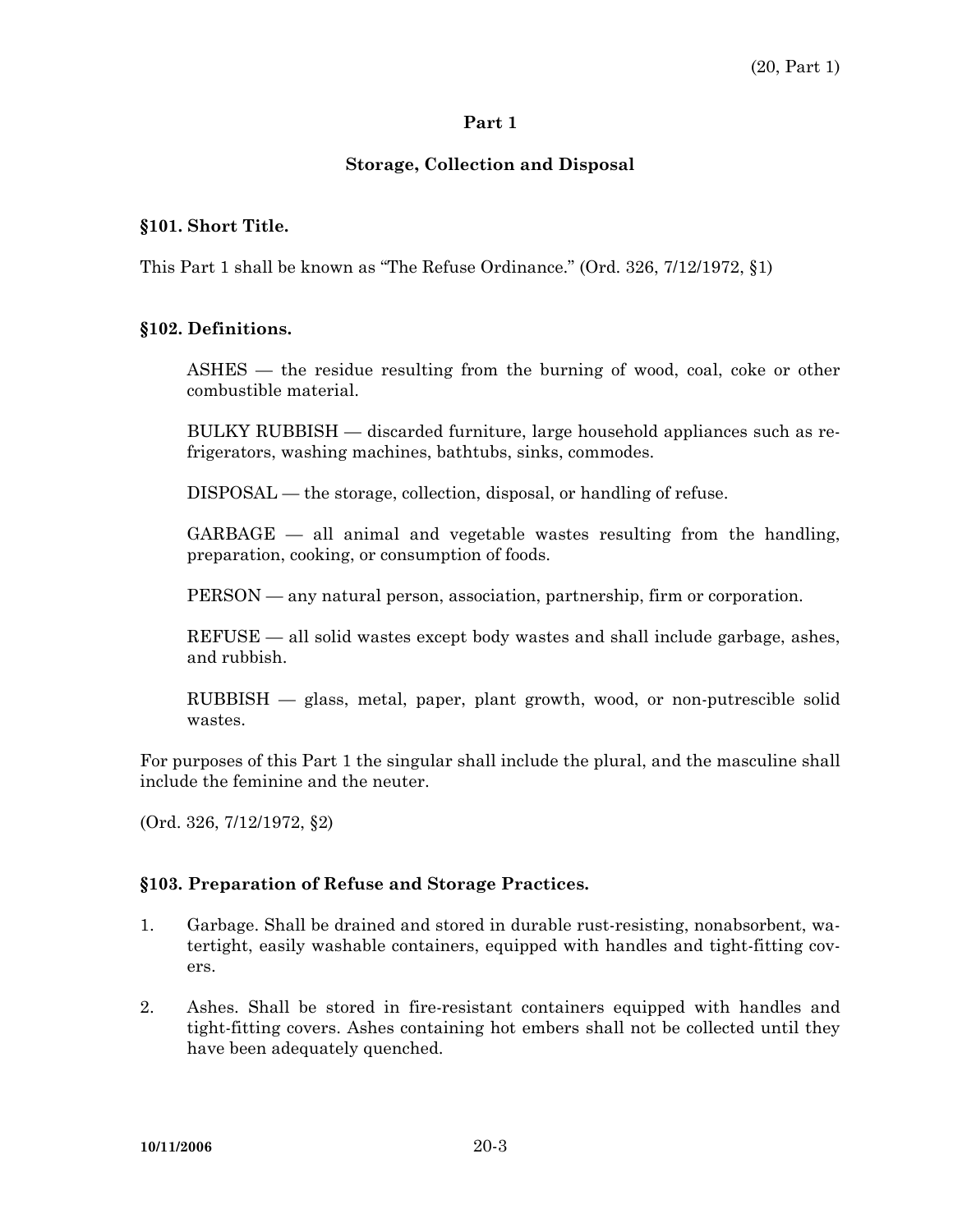- 3. Rubbish. Shall be stored in durable containers with tight-fitting covers. Tree trimmings, hedge clippings, old newspapers and similar materials, which cannot be conveniently placed in the aforementioned containers shall be baled, tied or sacked in compact bundles less than three feet in length and placed in a location easily accessible to the collector.
- 4. Bulky Rubbish. Shall not be allowed to accumulate on any premise except in containers which are approved by the Borough Council in accordance with the specifications contained in this Part 1.
- 5. No person shall place refuse in any street, alley or other public place, or upon any private property within the limits of the Borough of Mohnton, unless it is placed in a proper refuse container for collection. Likewise, no person shall throw or deposit refuse in any stream or any other body of water.
- 6. Any unauthorized accumulation of refuse on any premises is hereby declared to be a nuisance and is prohibited. Failure to remove any existing accumulation of refuse within three days after the effective date of this Part 1 shall be deemed a violation of same.
- 7. Certain materials, such as scrap lumber and firewood, may be stored and kept on the premises, but they shall be stored so that a minimum clear space of 12 inches above the ground surface is provided.

(Ord. 326, 7/12/1972, §3)

## **§104. Refuse Storage.**

All refuse storage shall conform to the following standards:

- 1. General.
	- A. All refuse receptacles shall be provided by the owner, tenant or occupant of the premises, unless otherwise specified.
	- B. The storage of all refuse by residents of the Borough of Mohnton shall be practiced so as to prevent the attraction, harborage or breeding of insects and/or rodents and to eliminate conditions harmful to public health or which create safety hazards, odors, unsightliness and public nuisances.
	- C. A sufficient number of containers necessary to meet the intent of Subsection (B) shall be provided to contain all waste materials generated between regularly scheduled collections.
- 2. Individual Containers.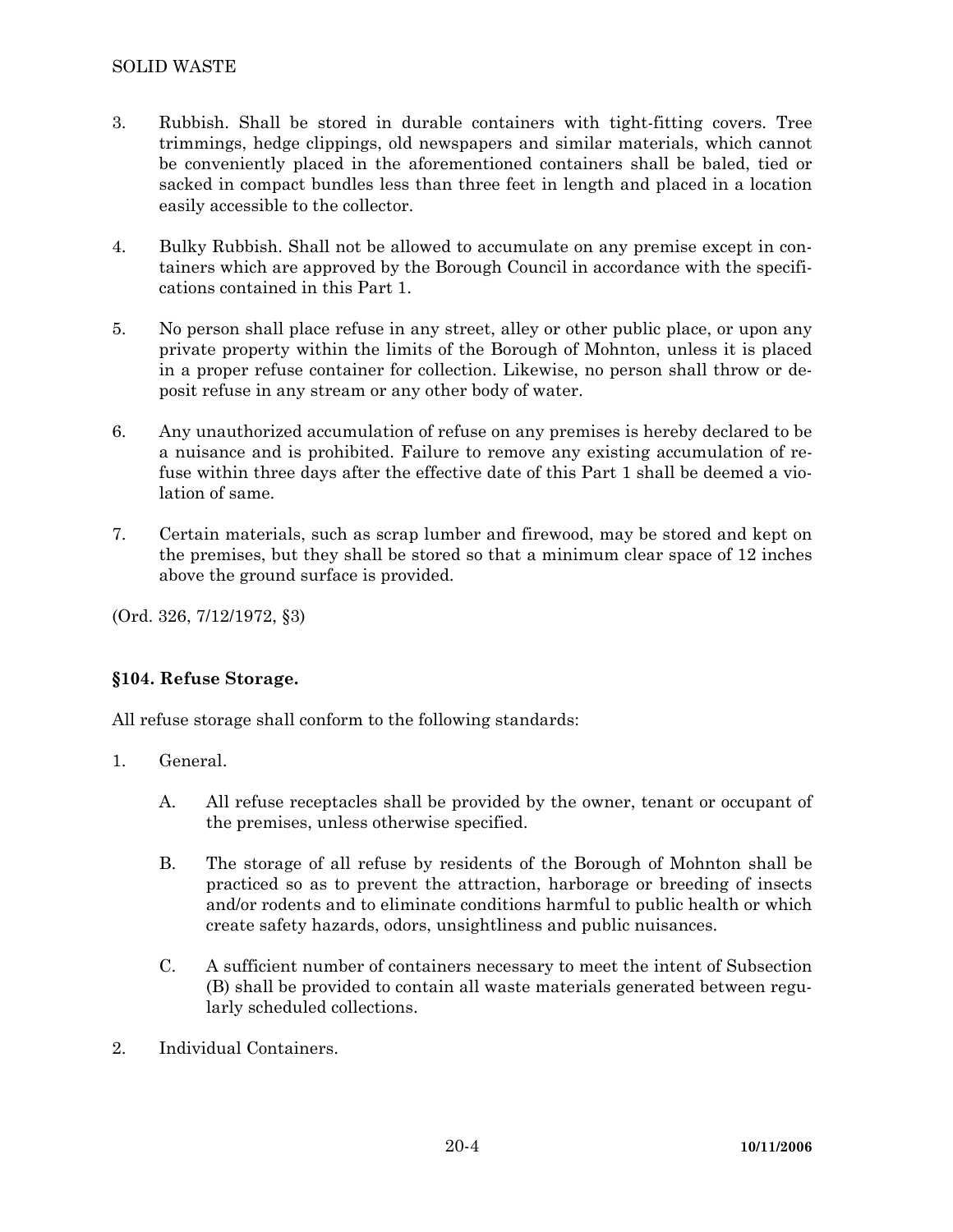- A. Individual containers utilized for the storage of refuse at household and other premises shall have the following physical characteristics:
	- (1) Constructed in such manner as to be easily handled for collection.
		- (a) Not greater than 30 gallon capacity for garbage storage.
		- (b) Not greater than 30 gallon capacity for combined refuse storage.
	- (2) Constructed of rust and corrosion-resistant materials.
	- (3) Be equipped with tight-fitting lids.
	- (4) Constructed in such manner as to be watertight, leakproof, weatherproof, insectproof, and rodentproof.
	- (5) Shall not exceed 50 pounds in weight when filled.
- B. Methods of Use of Individual Containers. Containers shall not be filled to the point where the lid will not fit properly.
- 3. Disposable Containers. Disposable container such as paper and polyethylene bags shall be acceptable for storage of refuse providing the following conditions are met:
	- A. Only those bags specially designed for storage and collection shall be used.
	- B. Bags are protected against precipitation, animal damage and overloading to prevent littering or attraction of vectors.
	- C. Bags have holding strength capable of withstanding stresses until they are collected.
	- D. The opening is securely closed prior to setting out for collection.
- 4. Bulk Containers. Bulk containers for commercial, industrial, and institutional refuse shall meet the general and individual container requirements previously set forth except for size limitations. Bulk containers shall be sized according to the type and quantity of waste production, equipment handling capabilities, and the frequency of collection.
- 5. Open Storage. Certain wastes of a non-decomposable nature may be stored temporarily in a manner other than in containers.
	- A. In order to minimize littering, magazines, newspapers, wastepaper, tree prunings, brush and yard trimmings, when stored outside of containers, shall be tied securely in bundles of such size as to be readily handled by the collection system.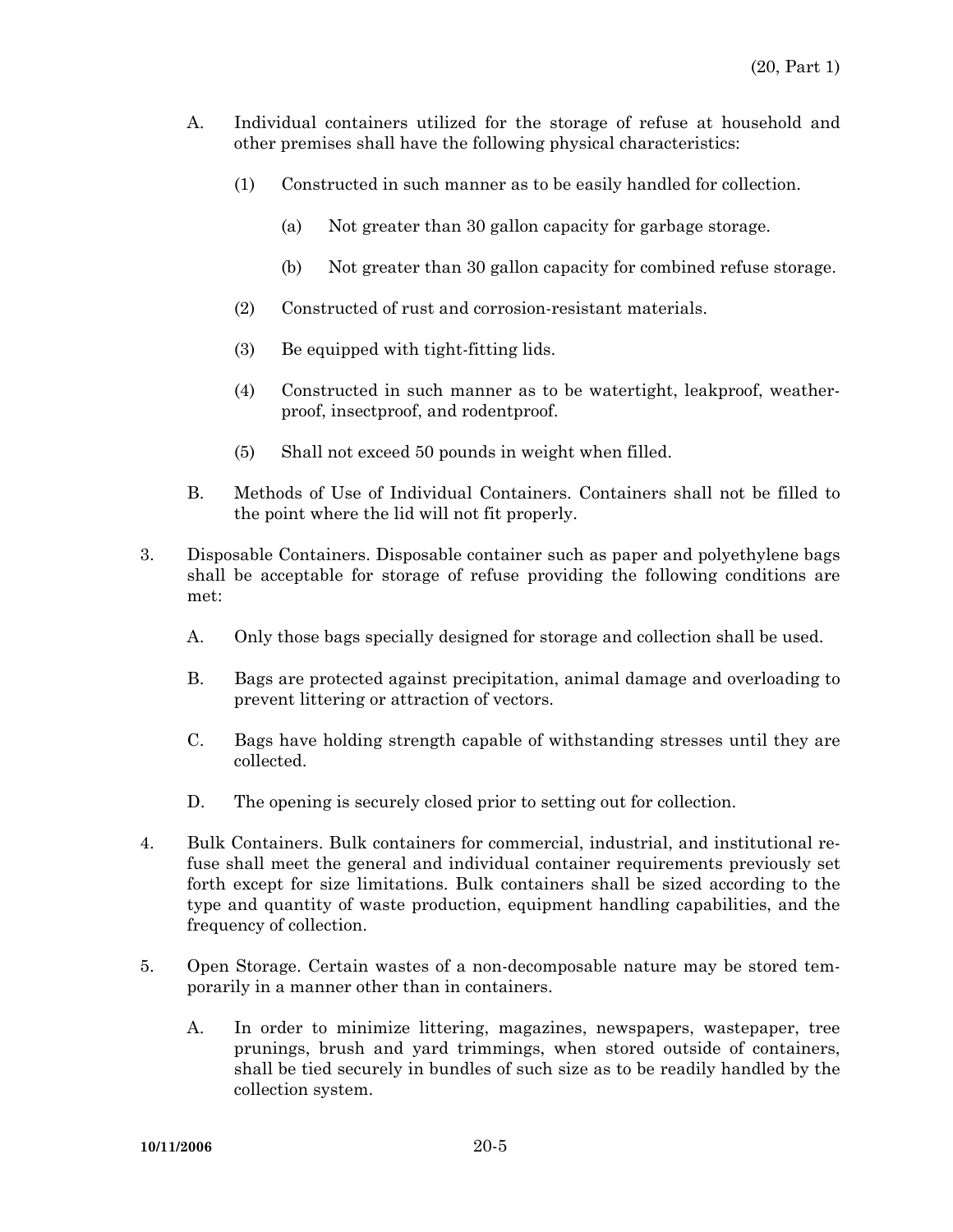- B. Tires and outsized wastes such as furniture and appliance shall be stored so that water accumulation and rodent harborage are prevented.
- 6. Place of Collection. For collection purposes, except where there is an agreement with the collector to the contrary, refuse containers shall be placed at ground level, on the property, not within the cartway of a street or alley and easily accessible from the side of the street or alley from which collection is made.
- 7. Frequency of Collection.
	- A. Refuse shall be collected one time per week.
	- B. Garbage shall be collected one time per week, October through June; two times per week, August and September.

(Ord. 326, 7/12/1972, §4)

## **§105. Licensing of Refuse Collectors.**

- 1. Only a person licensed by the Borough of Mohnton, Berks County, Pennsylvania, may collect refuse within the territorial limits of the Borough of Mohnton.
- 2. An authorized collector is one who has entered into a contract with or has been granted a license by the Borough of Mohnton, Berks County, Pennsylvania, for the specific purpose of collecting and disposing of refuse.
- 3. No licensed collector shall dispose of any refuse collected in the Borough of Mohnton, Berks County, Pennsylvania, except by conveyance to the Western Berks Refuse Authority disposal site in Cumru Township, Berks County, Pennsylvania.
- 4. Failure of a licensed collector to comply with the provisions of this Part 1 shall result in the revocation of his license or contract.

(Ord. 326, 7/12/1972, §5)

# **§106. Collection Vehicles.**

1. Except for the collection of bulky rubbish as designated in §104 of this Part 1, all vehicles used for the collection of refuse shall have watertight enclosed metal bodies of easily cleanable construction, equipped with compaction devices, or otherwise be acceptable to said Borough. (Ord. 326, 7/12/1972, §6)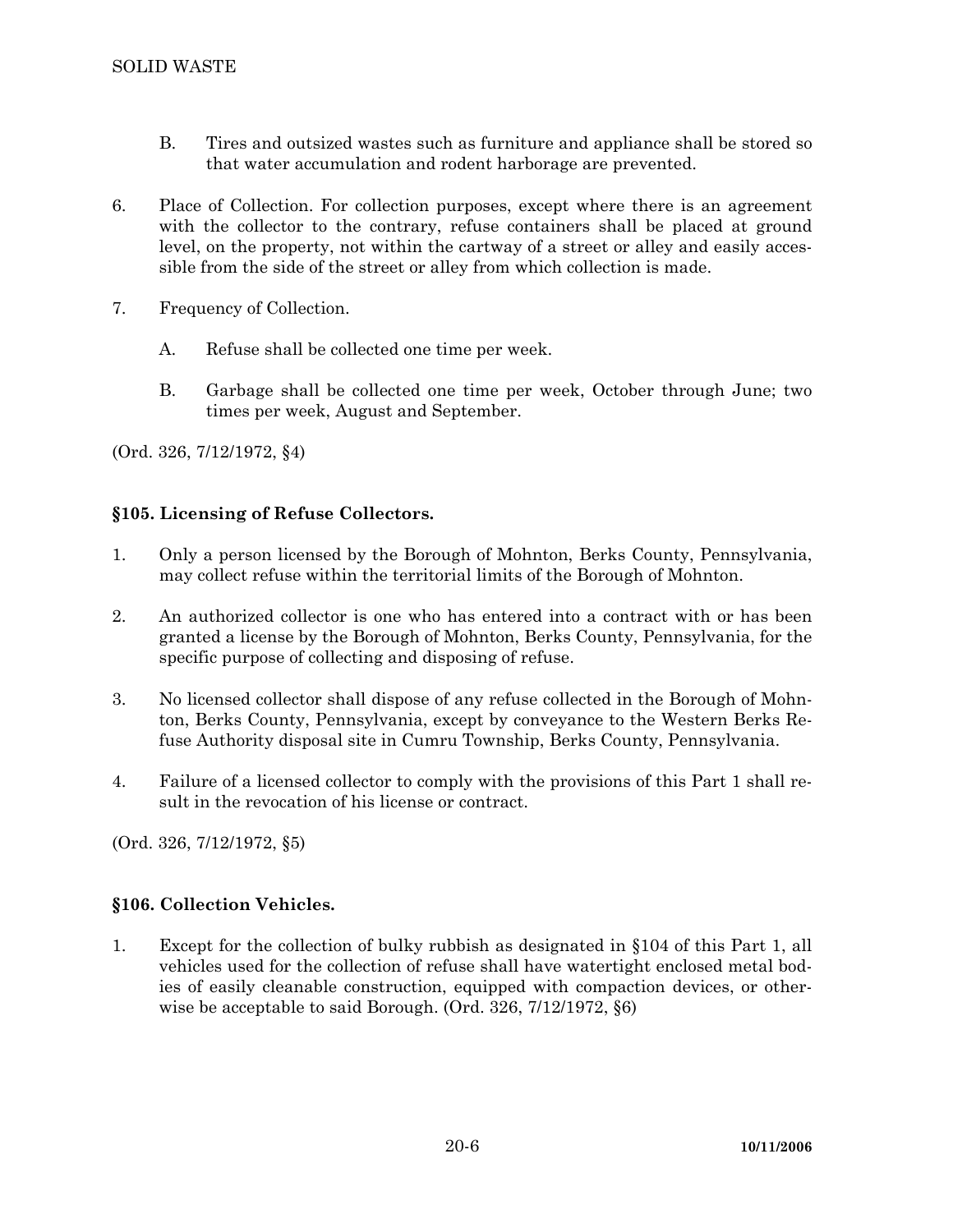### **§107. Disposal of Refuse.**

1. No person shall hereafter dispose of any refuse collected in the Borough of Mohnton, Berks County, Pennsylvania, except by conveyance to a disposal facility approved by the Pennsylvania Department of Environmental Resources and the Western Berks Refuse Authority. (Ord. 326, 7/12/1972, §7)

### **§108. Refuse Collection and Disposal Fees.**

The Borough of Mohnton, in order to provide refuse collection and disposal services will collect a refuse tax or charge in the manner prescribed under the ordinances of said Borough. (Ord. 326, 7/12/1972, §8)

### **§109. Penalties.**

- 1. Any person who shall violate any provision of this Part 1 shall upon conviction, be sentenced to pay a fine of not less than \$25, nor more than \$350, or in default of payment of such fine, then to imprisonment for not more than 90 days.
- 2. Each day's continuance of a violation of this Part 1 shall constitute a separate offense.
- 3. The contractor collecting refuse in the Borough Refuse Collection Districts agrees that the Borough of Mohnton's Secretary/Treasurer shall be authorized to deduct from payments due or to become due the contractor, the following amounts for each offense as a penalty.
	- A. For not collecting garbage, offal, or ashes and rubbish, as agreed: \$1 per can.
	- B. For overloading trucks or using leaky or filthy trucks: \$5.
	- C. For failure to collect on day specified: \$20.
	- D. For damage to disposal cans by reason of rough handling by contractor's employees: \$0.50 per can.
	- E. For willfully destroying disposal cans without the owner's consent: \$3 per can.
	- F. For unauthorized change in scheduled route: \$10 per day.
- 4. These penalties are to be so withheld if a violation here state is proved to the satisfaction of the Borough of Mohnton.

(Ord. 326, 7/12/1972, §9; as amended by Ord. 478, 8/10/1988)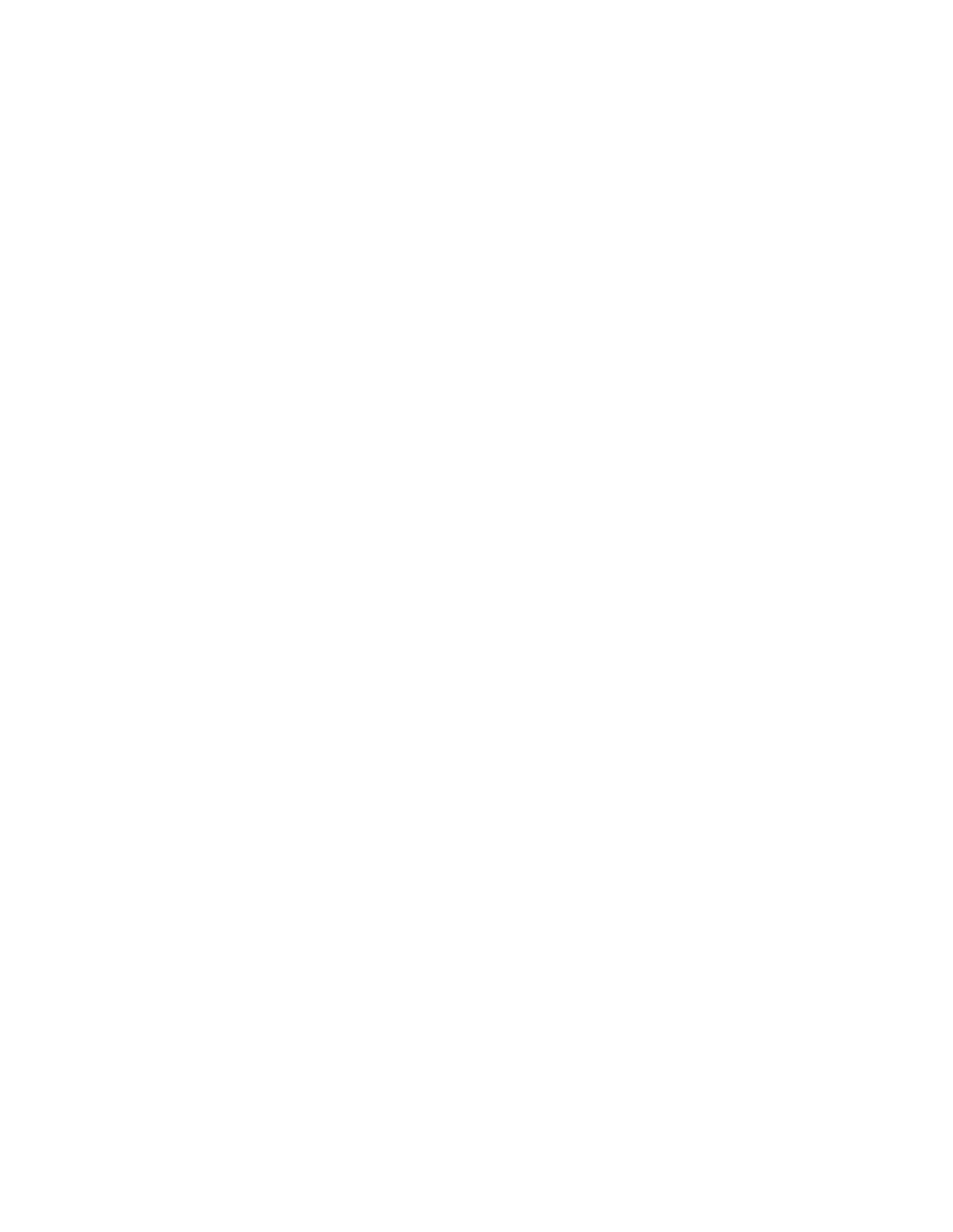#### **Part 2**

#### **Rates**

#### **§201. Short Title.**

This Part 2 shall be known as "The Mohnton Trash Collection Rate Ordinance." (Ord. 452, 9/11/1985, §1)

#### **§202. Imposition of Rates.**

- 1. Beginning January 1, 2006, the rates imposed for trash collection for household units and the owner or owners of property wherein said units are contained within said Borough are amended as follows:
	- A. For household units involving only one person: \$120 per annum.
	- B. For household units involving two or more persons: \$200 per annum.
- 2. The rates as provided in Section 1 aforesaid shall be due and payable as follows:
	- A. One person:

| January-February | \$118 |
|------------------|-------|
| March-April      | \$120 |
| After April      | \$132 |

B. Two or more persons:

| January-February | \$196 |
|------------------|-------|
| March-April      | \$200 |
| After April      | \$220 |

- C. If payment is not received by December 15, the same shall be submitted for collection.
- 4. "Household unit" shall be defined as a house, apartment or separate living quarters for any occupant or occupants of the Borough of Mohnton.

(Ord. 452, 9/11/1985, §2; as amended by Ord. 468, 2/11/1987, §1; by Ord. 483, 12/14/1988, §1; by Ord. 496, 12/13/1989, §1; by Ord. 504, 12/12/1990, §1; by Ord. 512, 12/11/1992, §1; by Ord. 523, 12/9/1992, §1; by Ord. 541, 12/8/1993, §1; by Ord. 550,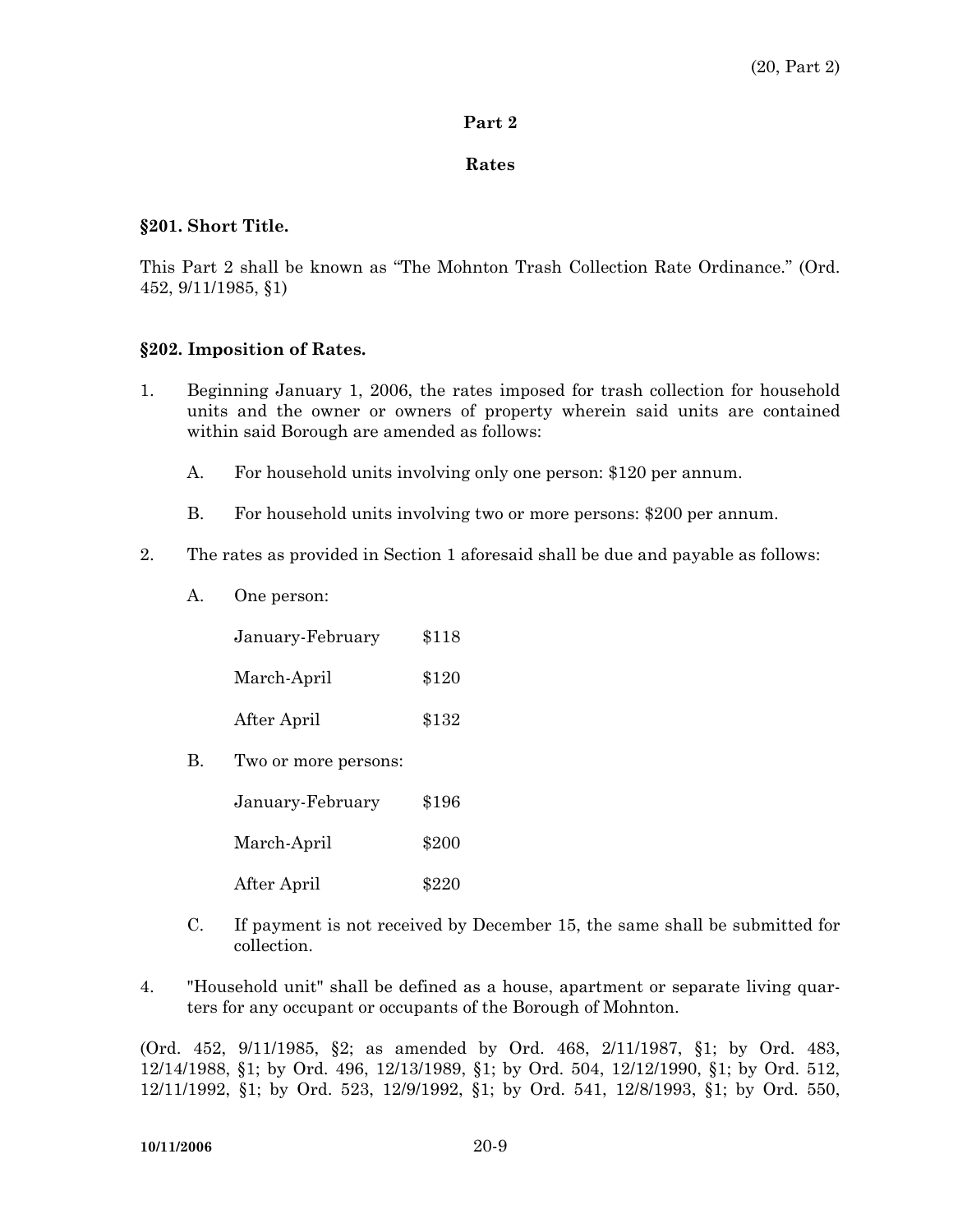12/14/1994, §1; by Ord. 565, 12/12/1995, §1; by Ord. 580, 12/11/1996, §1; by Ord. 596, 12/10/1997, §1; by Ord. 605, 12/9/1998, §1; by Ord. 619, 12/8/1999; by Ord. 632, 12/13/2000; by Ord. 644, 12/12/2001; by Ord. 656, 12/18/2002; by Ord. 674, 12/10/2003; by Ord. 692, 12/8/2004; and by Ord. 709, 12/14/2005)

## **§203. Payment and Billing.**

The rates as provided in §202 shall be due and payable by June 30th. If payment is made before March 1st, a 2% rebate will be given. If payment is made after April 30th, a 10% penalty will be charged. (Ord. 452, 9/11/1985, §3; as amended by Ord. 468, 2/11/1987, §2; by Ord. 483, 12/14/1988, §2; as reenacted by Ord. 541, 12/8/1993, §1)

### **§204. Additional Charge.**

In the event the owner or owners of the property or the occupant acting on behalf of the owner or owners wherein said unit is contained does not pay the rates provided in this Part 2 or any amendment thereto within 60 days from the date of billing, there shall be added to said rate a charge 2% per month beginning on the 31st day following the billing date up to a total of 20% of said annual charge. (Ord. 452, 9/11/1985, §4)

### **§205. Penalties.**

Any person or entity violating any provision of this Part 2 or neglecting to comply with the terms hereof or any notice issued pursuant thereto for a period of one year shall be subject to a Borough claim for the amount owing plus interest and penalties as provided by law. (Ord. 452, 9/11/1985, §5)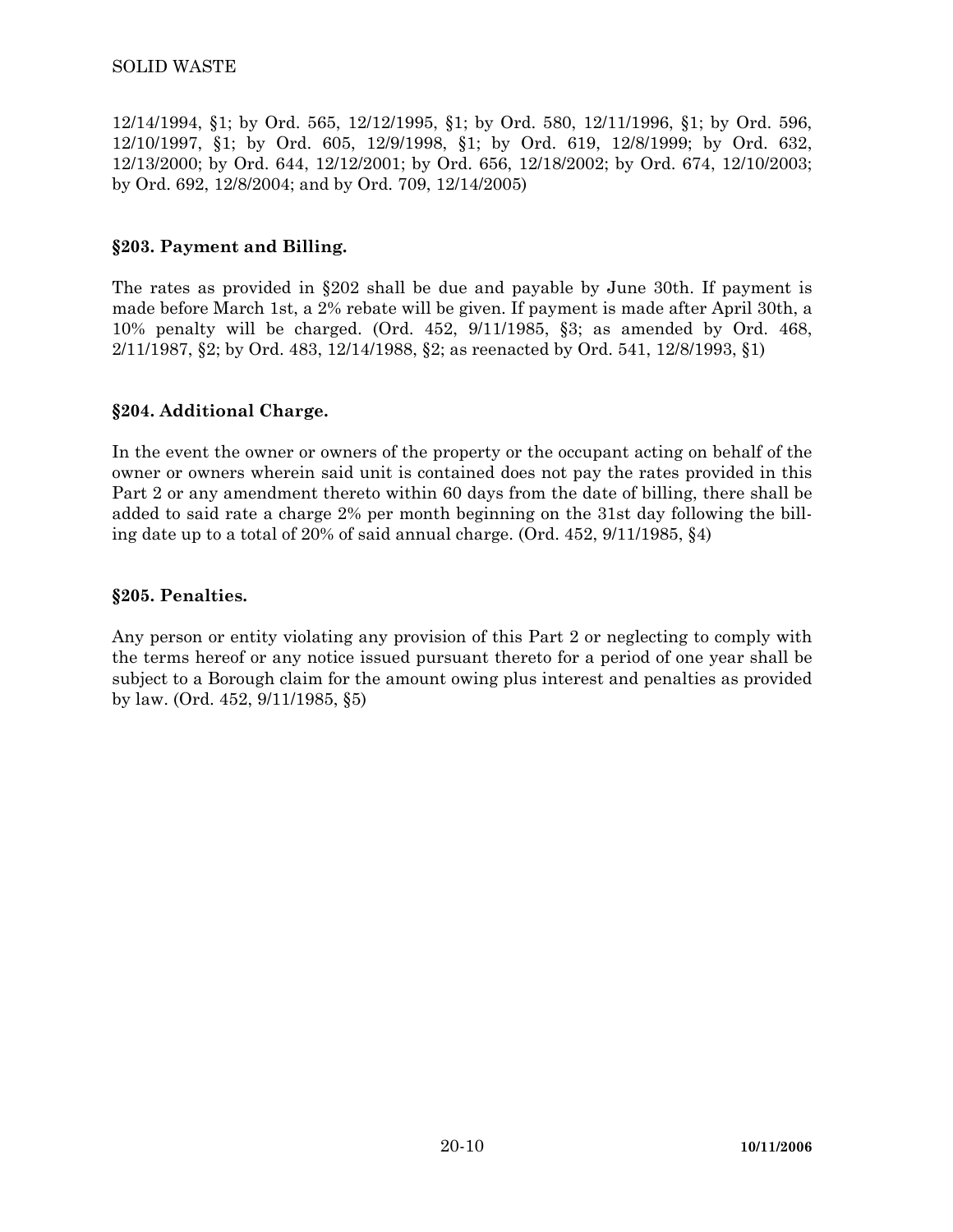## **Part 3**

# **Recyclables**

## **§301. Introduction.**

The Borough, recognizing the reclaiming of recyclable materials is an important method for addressing the growing solid waste disposal problem through conserving landfill space, and that recycling conserves natural resources, reduces energy consumption and promotes the general interest, and to be in compliance with Pennsylvania Act 101, 1988, does hereby authorize and encourage collection, processing, storage, transportation and recycling materials in accordance with the provisions of this Part. (Ord. 520, 12/12/1992, Art. I, §1)

## **§302. General.**

Recyclables separated for the purpose of materials recovery rather than disposal and collected by the Borough or its designated agent or contractor shall not be considered solid waste as defined under this Part and shall not be subject to the provisions of this Part which requires the disposal of waste at designated facilities unless such recyclables become unmarketable. (Ord. 520, 12/12/1992, Art. I, §2)

## **§303. Establishment of Program.**

The Borough hereby establishes a program for the mandatory separation of recyclables from solid waste by persons residing in single family dwellings and multifamily establishments and by commercial, institutional and industrial establishments. Commercial, institutional, apartment complexes and industrial establishments which utilize centralized collection (dumpster-type) containers shall not be part of the municipal waste recycling program developed by the Borough. These commercial, institutional, apartment complexes and industrial establishments shall be required to conduct their own recycling program as described in §306. (Ord. 520, 12/12/1992, Art. I, §2)

## **§304. Items to be Separated and Recycled.**

- 1. At residential units (including multifamily establishments):
	- A. Newspapers.
	- B. Glass.
	- C. Aluminum and steel cans.
	- D. Plastic bottles.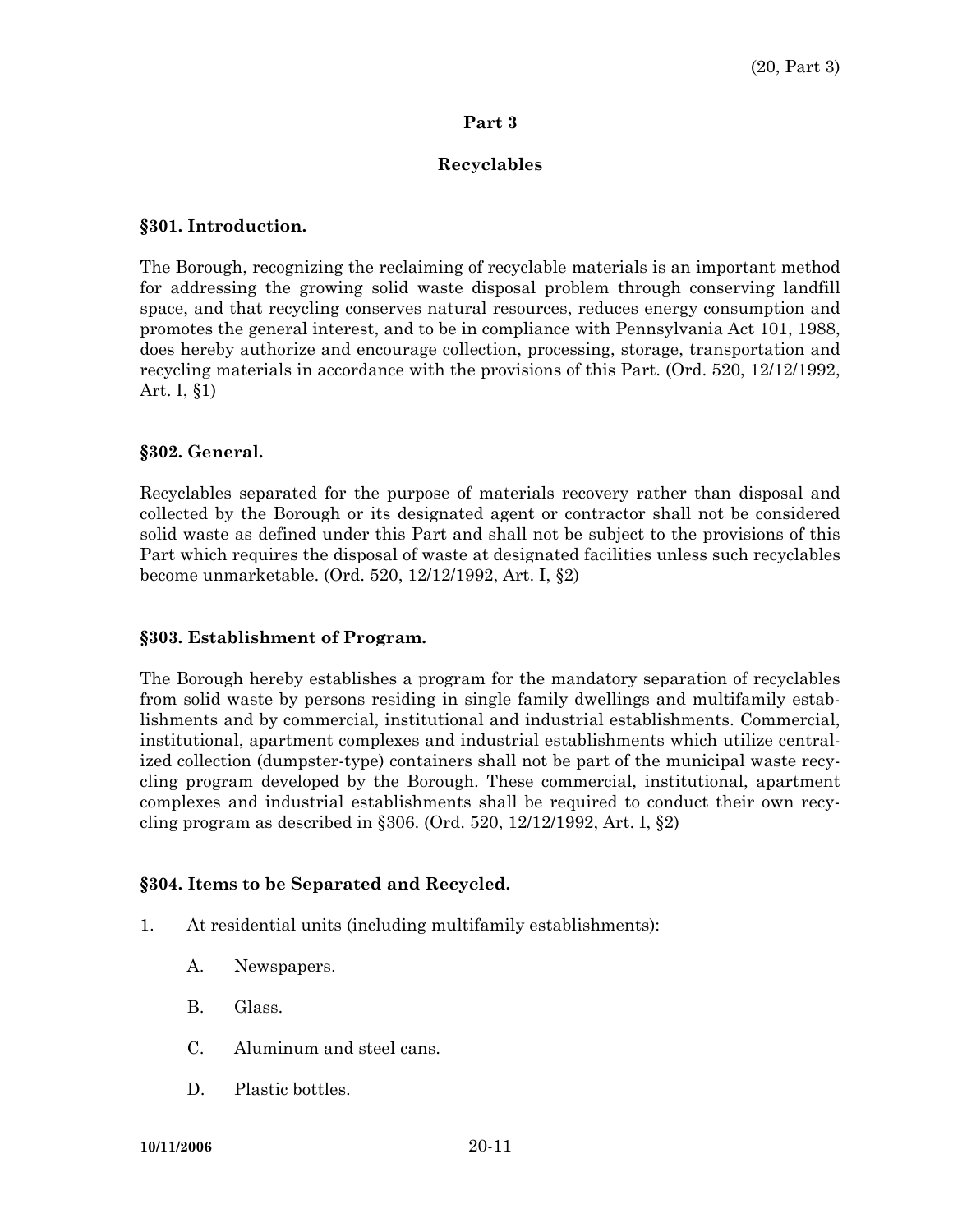- E. Leaf waste.
- 2. At commercial, institutional and industrial establishments:
	- A. Newspapers.
	- B. High grade office paper and corrugated paper.
	- C. Aluminum and steel cans.
	- D. Glass.
	- E. Plastic bottles.
	- F. Leaf waste.

(Ord. 520, 12/12/1992, Art. I, §4)

### **§305. Exclusions.**

Newspapers that are used for secondary purposes such as wrapping other waste or for cleaning, which renders them unusable for recycling, shall not be required to be recycled. (Ord. 520, 12/12/1992, Art. I, §5)

### **§306. Plan to be Filed and Approved by the Borough.**

Commercial, institutional and industrial establishments conducting their own recycling program not in conjunction with an agent of the Borough for the collection of municipal waste and recyclables, shall file with the Borough and have approved by the Borough, individual recycling programs which provide for, at minimum, the recycling of items listed in §304(2), above. All persons owning, leasing, operating, managing and/or otherwise controlling commercial, municipal or institutional establishments or community activities shall collect the recyclable materials. Annual reports, in writing, of the number of tons of such material recycled shall be made to the Borough by January 15 of the following year. The owner and/or landlord of the agent of such owner and/or landlord of multifamily rental housing properties with centralized bulk (dumpster-type) containers shall comply with the requirements of this Part by establishing a collection system for the recyclable materials listed in §304(1) above, at each such property. The collection system must include suitable containers for the collecting and sorting of said recyclable materials, easily accessible locations for the containers and written instructions to the occupants concerning the use of said collection system. The owner and/or landlord or the agent of such owner and/or landlord of multifamily rental housing properties not included in the collection system of the Borough shall establish a system for the collection of the aforelisted recyclable materials and arrange for the removal of such materials to a center for recyclables materials. Annual reports, in writing, of the number of tons of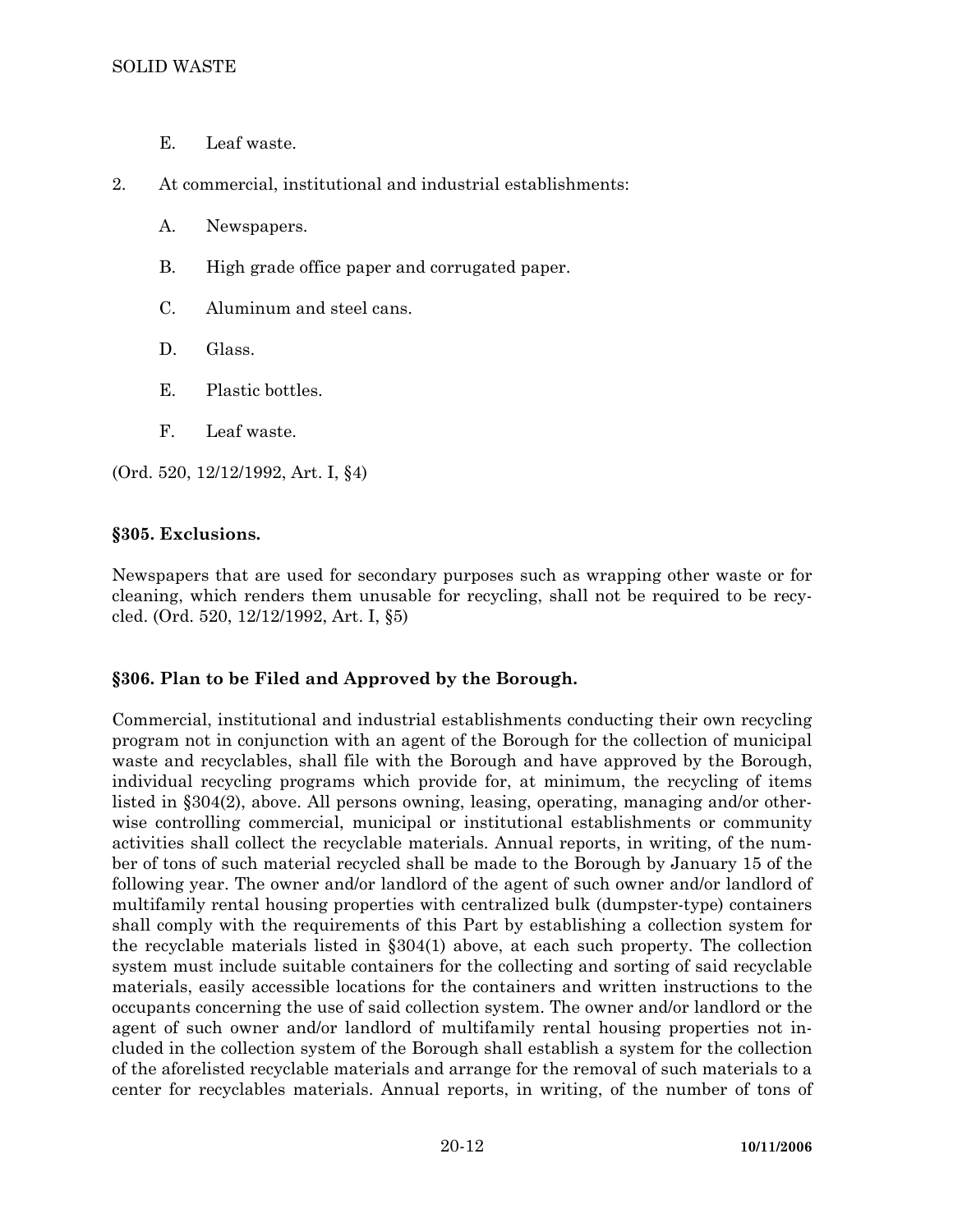such material recycled shall be made to the Borough by January 15 of the following year. (Ord. 520, 12/12/1992, Art. I, §6)

### **§307. Establishment of Regulations.**

The Borough or its authorized agent shall establish and promulgate regulations on the manner, days and time of collection of recyclable materials, and for the building, handling, location and time of placement of such materials for collection. Regulations shall be promulgated for each of the programs undertaken including, but not limited to, the residential, multifamily and commercial sources and recyclable materials. (Ord. 520, 12/12/1992, Art. I, §7)

### **§308. Separation of Recyclables and Placement for Disposition.**

Recyclable materials shall be placed at the curb or other designated area, separated from solid waste, for collection or taken to drop-off sites at such time, date, manner and places as may be established or authorized by the Borough. (Ord. 520, 12/12/1992, Art. I, §8)

### **§309. Collection by Unauthorized Person(s).**

From the time of placement of recyclable items at the curb or designated location, or at a drop off center as designated or authorized by the Borough, the recyclable items shall become the property of the Borough or its authorized agent or contractor. It shall be a violation of this Part for any person unauthorized by the Borough to collect, pick up or cause to be collected or picked up any such items. Any and each collection in violation hereof from one or more locations shall constitute a separate and distinct offense punishable as hereafter provided. (Ord. 520, 12/12/1992, Art. I, §9)

## **§310. Recycling Vehicles.**

Vehicles used for the collection of recyclables from residential units shall be of a size and type that can be operated on the streets and alleys of the Borough without getting off of the traveled portion of the roadway or doing damage to curbing, planted areas or private property. Vehicles shall be designed to prevent loss of materials during collection or transport and shall be water tight. All vehicles used in the collection or transport of recyclables shall have noise muffling devices which limit the noise of the vehicle to the current required manufacturer's standard. Any vehicle used in the collection and transport of recyclables from the Borough of Mohnton shall be subject to an annual inspection and licensing program administered by the Borough. Upon inspection and approval of vehicles, the Borough shall issue a sticker which shall be displayed on each side of the vehicle. Each vehicle shall also have displayed on both sides the name or company logo of its owner. (Ord. 520, 12/12/1992, Art. I, §10)